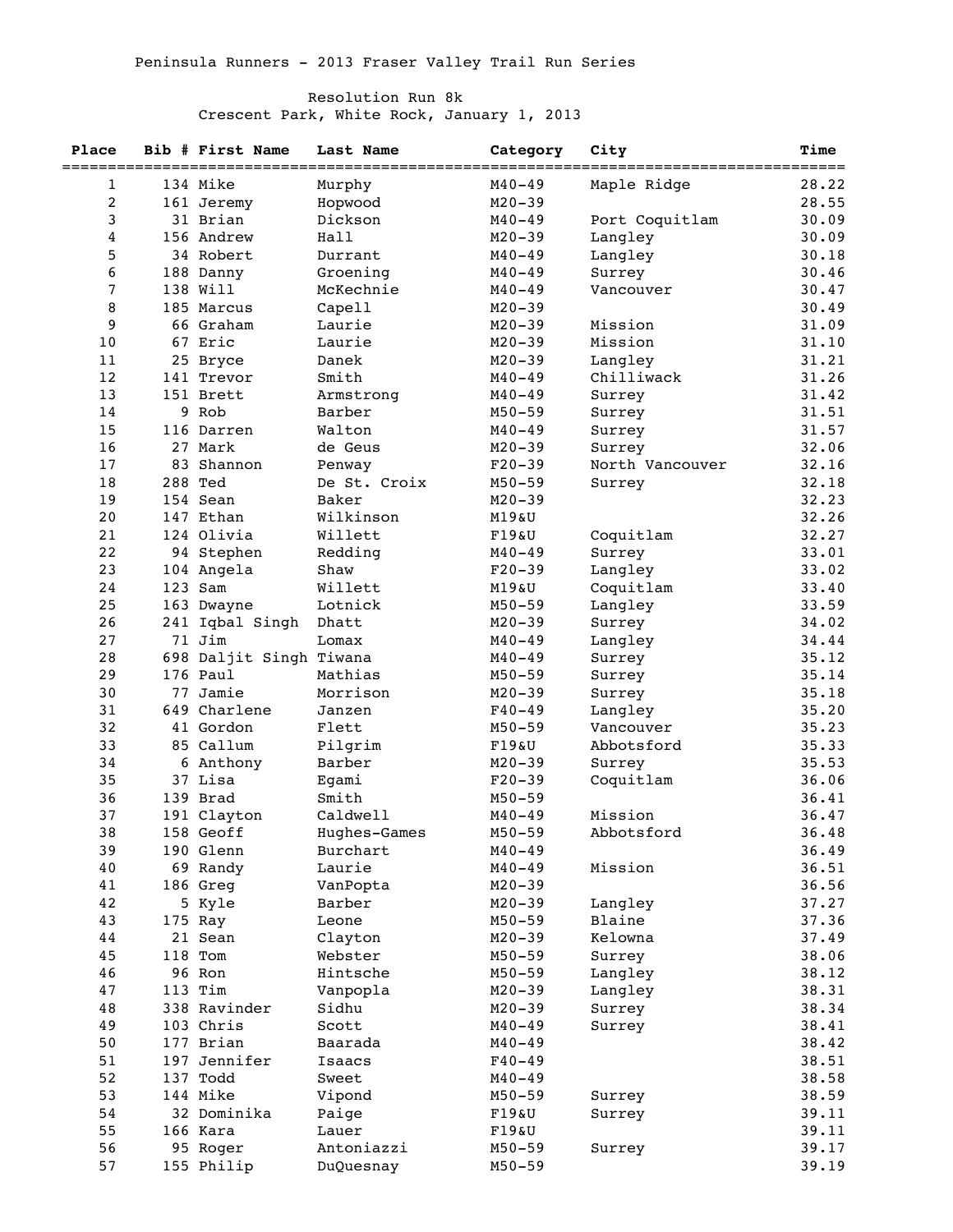| 58  | No Number     |               |            |                 | 39.20 |
|-----|---------------|---------------|------------|-----------------|-------|
| 59  | 129 Antonio   | Cerullo       | $M40 - 49$ |                 | 39.31 |
| 60  | 174 Sandy     | Leone         | $F50 - 59$ |                 | 39.56 |
| 61  | 110 Sherri    | Todd          | $F40 - 49$ | Langley         | 40.27 |
| 62  | 150 Ingo      | Jackisch      | $M50 - 59$ | North Vancouver | 40.30 |
| 63  | 14 Werner     | <b>Brunke</b> | $M50 - 59$ | Langley         | 40.33 |
| 64  | 641 Kevin     | Heath         | $M50 - 59$ | Surrey          | 40.43 |
| 65  | 44 Manuel     | Garzitto      | $M50 - 59$ | Surrey          | 40.44 |
| 66  | 61 Rita       | Jeffrey       | $F40 - 49$ | Surrey          | 40.55 |
| 67  | 24 Brad       | Daisley       | $M50 - 59$ | Langley         | 40.57 |
| 68  | 70 Brian      | Lewis         | $M50 - 59$ | Surrey          | 40.59 |
| 69  | 43 Ernie      | Fuller        | $M60 - 69$ | White Rock      | 41.01 |
| 70  | 178 Janice    | Scriba        | $F40 - 49$ |                 | 41.01 |
| 71  | 29 Kevin      | deBruyckere   | $F40 - 49$ | Surrey          | 41.21 |
| 72  | 53 Stan       | Hembrough     | $M40 - 49$ | Surrey          | 41.35 |
| 73  | 30 Guy        | Demong        | $M20 - 39$ | North Vancouver | 41.48 |
| 74  | 368 Dan       | Stephanson    | $M40 - 49$ | Abbotsford      | 42.15 |
| 75  | 81 Sasha      |               |            |                 |       |
|     |               | Myers         | $F20-39$   | North Vancouver | 42.18 |
| 76  | 7 Elliott     | Barber        | $M20 - 39$ | Kelowna         | 42.19 |
| 77  | 152 Karl      | Cantner       | $M50 - 59$ | Surrey          | 42.23 |
| 78  | 108 Mona      | Sytsma        | $F20-39$   | Langley         | 42.27 |
| 79  | 995 Diana     | Berringer     | $F40 - 49$ |                 | 42.35 |
| 80  | 648 Andrew    | Janzen        | $M40 - 49$ | Langley         | 42.45 |
| 81  | 189 Hugh      | MacKinnon     | $M50 - 59$ |                 | 42.49 |
| 82  | 8 Darlene     | Barber        | $F50 - 59$ | Surrey          | 42.56 |
| 83  | 200 Philip    | Cilliers      | $M50 - 59$ |                 | 43.30 |
| 84  | 46 Krista     | Gilbert       | $F40 - 49$ | Surrey          | 43.39 |
| 85  | 91 Sian       | Rackham       | $F50 - 59$ | Surrey          | 43.40 |
| 86  | 10 Karen      | Bentley       | $F40 - 49$ | Fort Langley    | 43.59 |
| 87  | 167 Mike      | Ridley        | $M50 - 59$ | Surrey          | 44.09 |
| 88  | 994 John      | Goodard       | $M40 - 49$ |                 | 44.16 |
| 89  | 57 Dan        | Hoogland      | $M20 - 39$ | Langley         | 44.25 |
| 90  | 42 Allan      | Franklin      | $M20 - 39$ | Aldergrove      | 44.27 |
| 91  | 131 Brian     | Parkinson     | $M70+$     | Langley         | 44.30 |
| 92  | 55 Kimberly   | Hocken        | $F20-39$   | Surrey          | 44.37 |
| 93  | 122 Jackie    | Wick          | $F50 - 59$ | White Rock      | 44.37 |
| 94  | 148 Stelle    | Sepidoza      | $F20-39$   | Langley         | 44.43 |
| 95  | $162$ Joe     | Demelo        | $M50 - 59$ | Langley         | 44.45 |
| 96  | 180 Rob       | Richardson    | $M50 - 59$ |                 | 44.47 |
| 97  | 92 Arvinder   | Randhawa      | $M20 - 39$ | Surrey          | 44.50 |
| 98  |               | Dhaliwal      | $M40 - 49$ |                 | 44.51 |
|     | 159 Satwant   |               |            |                 |       |
| 99  | 115 Philippa  | Wall          | $F60 - 69$ | White Rock      | 45.23 |
| 100 | 52 Markus     | Heinrichs     | $M40 - 49$ | Kelowna         | 45.31 |
| 101 | 192 Catherine | Main          | $F50 - 59$ |                 | 45.38 |
| 102 | 63 Mile       | Jovanovic     | $M50 - 59$ | Surrey          | 45.55 |
| 103 | 3 Tammy       | Bailey        | $F50 - 59$ | Surrey          | 46.02 |
| 104 | 74 Shivaun    | Martz         | $F20-39$   | Surrey          | 46.07 |
| 105 | 992 Michelle  | MacKinnon     | $F50 - 59$ |                 | 46.19 |
| 106 | 172 Scott     | Kavanagh      | $M40 - 49$ | Surrey          | 46.30 |
| 107 | 173 Doug      | Kavanagh      | $M40 - 49$ | Surrey          | 46.30 |
| 108 | 149 Jasbir    | Atwal         | $M50 - 59$ |                 | 46.36 |
| 109 | 36 Susan      | Eaton         | $F40 - 49$ | Abbotsford      | 46.48 |
| 110 | 79 Sebastian  | Munoz         | $M50 - 59$ | Surrey          | 46.50 |
| 111 | 193 Chris     | Horrock       | $M50 - 59$ |                 | 46.52 |
| 112 | 121 Wendy     | Wiseman       | $F40 - 49$ | Surrey          | 47.01 |
| 113 | 47 Brandie    | Hadley        | $F20-39$   | Aldergrove      | 47.08 |
| 114 | No Number     |               |            | Surrey          | 47.09 |
| 115 | 22 Neil       | Cole          | $M40 - 49$ | Abbotsford      | 47.11 |
| 116 | 82 Dave       | Palmer        | $M60 - 69$ | Langley         | 47.23 |
| 117 | 125 Miriam    | Williamson    | $F40 - 49$ | Surrey          | 47.35 |
| 118 | 107 Carmen    | Sturkenboom   | $F50 - 59$ | Surrey          | 47.52 |
| 119 | 62 Nels       | Jensen        | $M60 - 69$ | Surrey          | 47.55 |
| 120 | 187 Darnell   | Smith         | $M20 - 39$ |                 | 48.05 |
| 121 | 109 Joe       |               |            |                 |       |
|     |               | Tang          | $M60 - 69$ | Surrey          | 48.08 |
| 122 | 35 Evan       | Durrant       | M19&U      | Langley         | 48.10 |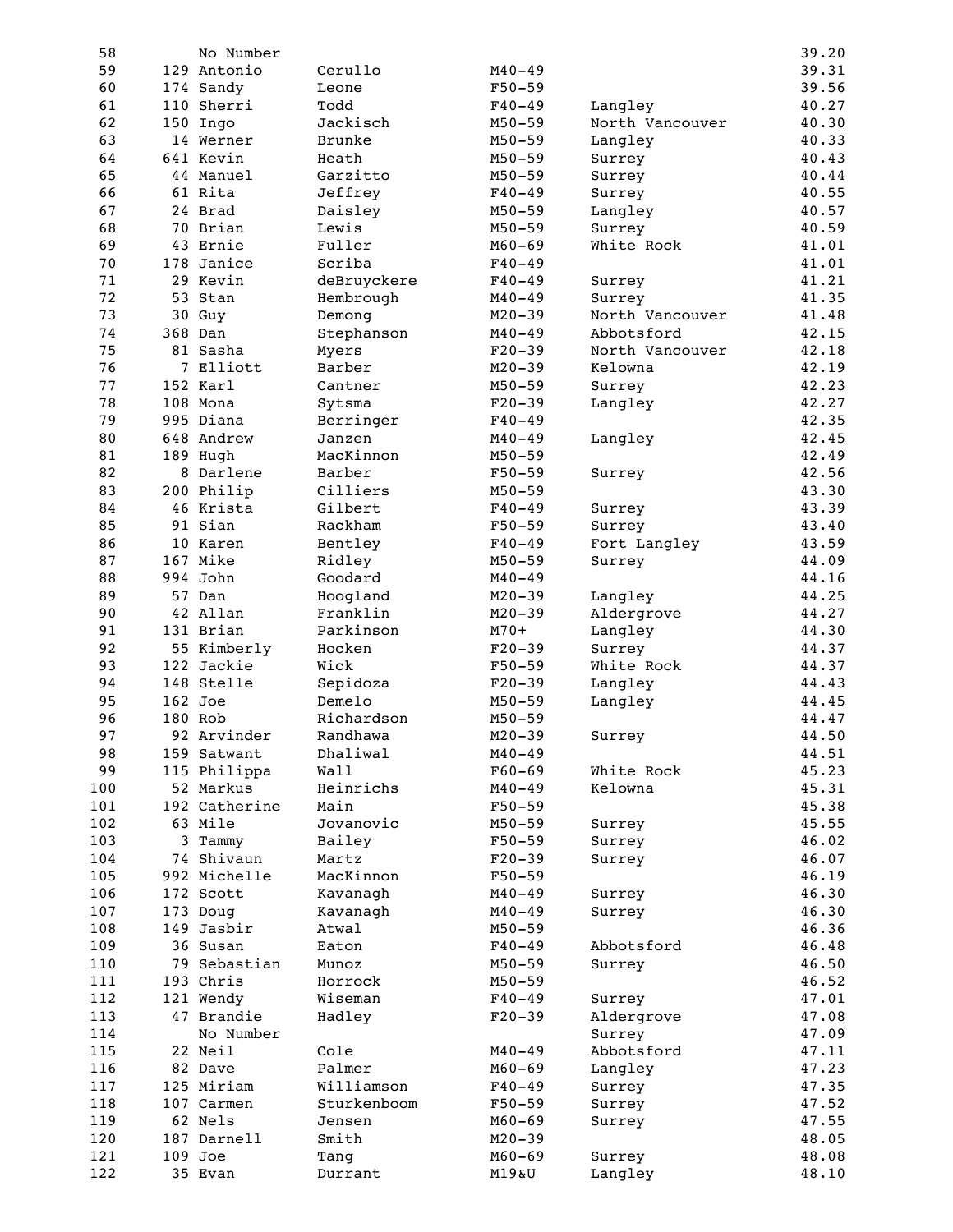| 123 |        | 133 Mike      | Dickinson             | $M60 - 69$ |                 | 48.11 |
|-----|--------|---------------|-----------------------|------------|-----------------|-------|
| 124 |        | 183 Sarah     | Aspinall              | $F40 - 49$ | Surrey          | 48.15 |
| 125 |        | 80 Helena     | Munro                 | $F50 - 59$ | Surrey          | 48.15 |
| 126 |        | 182 Pamela    | Davis                 | $F40 - 49$ |                 | 48.15 |
| 127 |        | 143 Sharon    | Vipond                | $F50 - 59$ |                 | 48.17 |
|     |        |               |                       | $F50 - 59$ | Surrey          |       |
| 128 |        | 128 Darlene   | Paine                 |            |                 | 48.23 |
| 129 |        | 198 Dan       | Murphy                | $M70+$     |                 | 48.51 |
| 130 |        | 130 Shonna    | Morgan                | $F40 - 49$ |                 | 48.59 |
| 131 |        | 97 Kristine   | Roney-Por             | $F40 - 49$ | Abbotsford      | 49.04 |
| 132 |        | 105 Sharon    | Siemens               | $F40-49$   | Abbotsford      | 49.04 |
| 133 | 179 Ed |               | Bundic                | $M40 - 49$ |                 | 49.44 |
| 134 |        | 170 Shirley   | Reid                  | $F50 - 59$ |                 | 49.45 |
| 135 |        | 993 Roy       | Chen-Campbell         | $M50 - 59$ | Langley         | 49.50 |
| 136 |        | 153 Michele   | Gabrick               | $F50 - 59$ |                 | 49.59 |
| 137 |        | 114 Don       | Wadella               | $M70+$     | Surrey          | 50.02 |
| 138 |        | 51 Carol      | Heatley               | $F50 - 59$ | Surrey          | 50.04 |
| 139 |        | No Number     |                       |            |                 | 50.04 |
| 140 |        | 101 Patti     | Schamber              | $F50 - 59$ |                 | 50.15 |
|     |        |               |                       |            | Langley         |       |
| 141 |        | 140 Chris     | Carter                | $M50 - 59$ |                 | 50.27 |
| 142 |        | 56 Kristen    | Hoogland              | $F20-39$   | Langley         | 51.15 |
| 143 |        | 28 Shannon    | deBruyckere           | $F40 - 49$ | Surrey          | 51.17 |
| 144 |        | 16 Shelley    | Cameron               | $F50 - 59$ | Langley         | 51.27 |
| 145 |        | 17 Nichole    | Castonguay            | $F40 - 49$ | Aldergrove      | 51.31 |
| 146 |        | 106 Kim       | Stepto                | $F40 - 49$ | Langley         | 51.40 |
| 147 |        | 145 Jennifer  | Hiebert               | $F50-59$   |                 | 51.53 |
| 148 |        | 117 Dale      | Ward                  | $M50 - 59$ | Abbotsford      | 51.58 |
| 149 |        | 102 Adam      | Scott                 | M19&U      | Surrey          | 52.30 |
| 150 |        | 86 Brenda     | Prokopich             | $F40 - 49$ | Surrey          | 52.47 |
| 151 |        | 87 Nadia      | Prokopich             | F19&U      | Surrey          | 52.47 |
| 152 |        | 184 Allan     | Bailey                | $M60 - 69$ |                 | 52.58 |
| 153 |        | 629 Georgena  | Evans                 | $F70+$     |                 | 53.05 |
|     |        |               |                       |            | Surrey          |       |
| 154 |        | 98 Hemt       | Ryu                   | F19&U      | Surrey          | 53.12 |
| 155 |        | 111 Robyn     | Tsuji                 | $F20-39$   | Surrey          | 53.14 |
| 156 |        | 164 Leanne    | Utendale              | $F20-39$   |                 | 53.19 |
| 157 |        | 4 Barb        | Stewart               | $F50-59$   | Langley         | 53.26 |
| 158 |        | 23 Terri      | Costello              | $F60 - 69$ | Surrey          | 53.37 |
| 159 |        | 68 Travy      | Laurie                | $F40 - 49$ | Mission         | 53.41 |
| 160 |        | 65 Susan      | Kishiuchi             | $F40-49$   | Langley         | 54.50 |
| 161 |        | 127 Kelly     | Wick                  | $F40 - 49$ | Langley         | 54.50 |
| 162 |        | 711 Sandy     | Wyndham               | $F60-69$   | Surrey          | 55.01 |
| 163 |        | 126 Barb      | Wolfe                 | $F50 - 59$ | Langley         | 55.12 |
| 164 |        | 282 Pat       | Cleave                | $F50 - 59$ | Ladner          | 55.12 |
| 165 |        | 15 George     | Budin                 | $M70+$     | Surrey          | 55.40 |
| 166 |        | 12 Roxanne    | Black                 | $F40 - 49$ | Surrey          | 55.54 |
| 167 |        | 196 Gerry     | Baragar               | $M60 - 69$ |                 | 55.58 |
|     |        | 168 Christine |                       |            |                 | 56.29 |
| 168 |        |               | Parry                 | $F40-49$   |                 |       |
| 169 |        | 171 Trish     | Griffith-Stewart      | $F50 - 59$ | Langley         | 56.45 |
| 170 |        | 26 Rob        | Daniel                | $M70+$     | Burnaby         | 56.54 |
| 171 |        | 146 Delma-Fay | Shelby                | $F40 - 49$ |                 | 57.18 |
| 172 |        | 112 Janet     | Turner                | $F20-39$   | Chilliwack      | 57.19 |
| 173 |        | 89 Quentin    | Pronk                 | M19&U      | Chilliwack      | 57.21 |
| 174 |        | 136 Lendre    | Montgomery            | $F70+$     | North Vancouver | 57.40 |
| 175 |        | 132 Kim       | Traas                 | $F20-39$   |                 | 58.35 |
| 176 |        | 157 Ellen     | Hall                  | $F50 - 59$ | Langley         | 59.08 |
| 177 |        | 658 Nadia     | Lee                   | $M20 - 39$ | Mission         | 59.36 |
| 178 |        | 160 Cameron   | Nelson                | M19&U      |                 | 60.46 |
| 179 |        | 336 Aurora    | Scott                 | $F40 - 49$ | Surrey          | 61.23 |
| 180 |        | 84 Lee        | Phillipson            | $F40 - 49$ | Langley         | 61.43 |
| 181 |        | 194 Joanne    |                       | $F20-39$   |                 | 62.13 |
| 182 |        | 13 Roxane     | Jorge<br><b>Brown</b> |            | Abbotsford      | 62.45 |
|     |        |               |                       | $F40 - 49$ |                 |       |
| 183 |        | 165 Fran      | Hocken                | $F60-69$   | Surrey          | 63.12 |
| 184 |        | 99 Jiwoo      | Ryu                   | M19&U      | Surrey          | 63.35 |
| 185 | 100 Ks |               | Ryu                   | $M40 - 49$ | Surrey          | 63.35 |
| 186 |        | 181 Julia     | Hobbs                 | $F20-39$   |                 | 64.36 |
| 187 |        | 50 Daphne     | Harding               | $F50 - 59$ | Langley         | 66.17 |